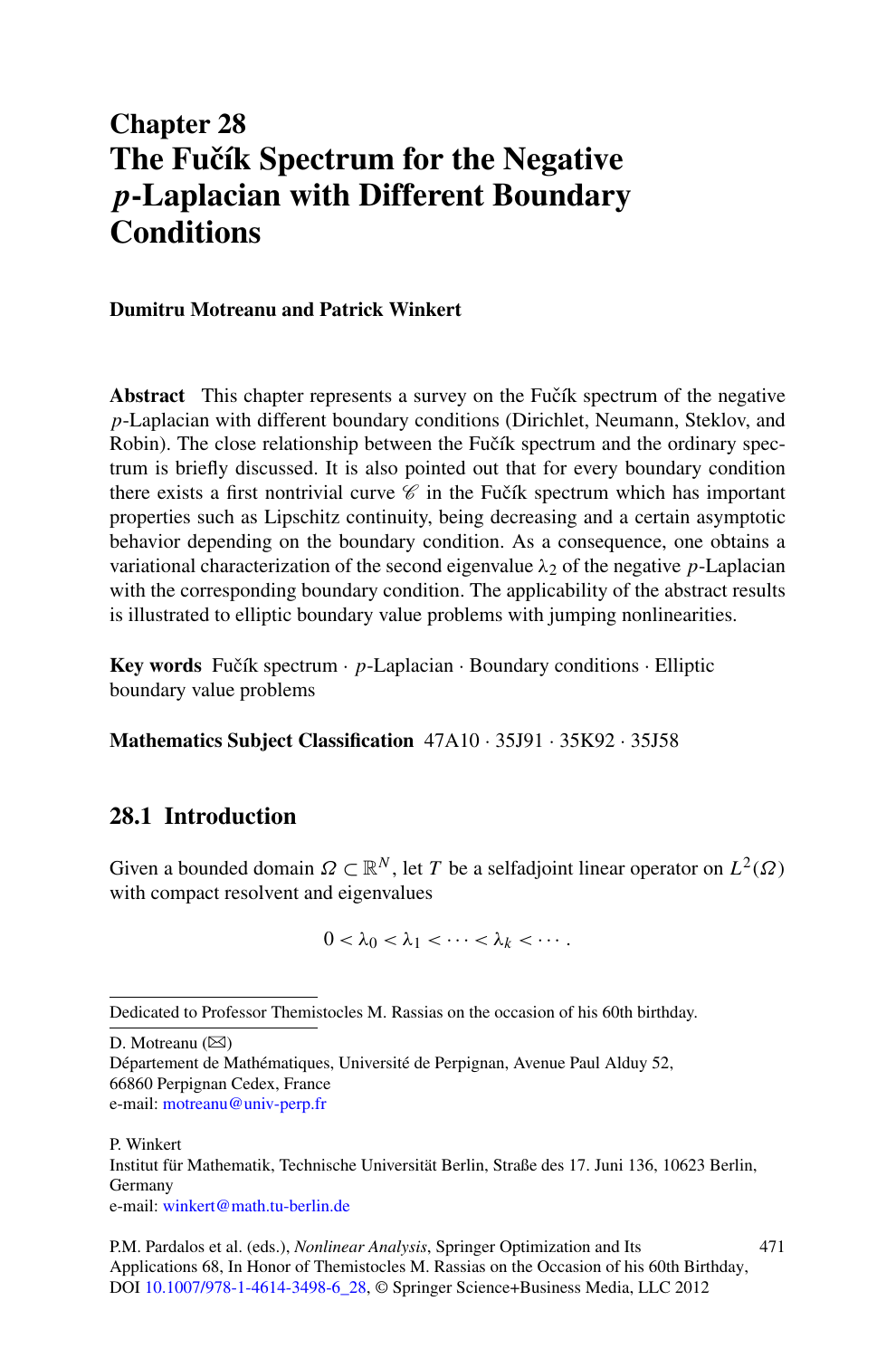The so-called Fučík spectrum<sup>[1](#page-1-0)</sup>  $\Sigma$  of *T* is defined as the set of all pairs  $(a, b) \in \mathbb{R}^2$ such that the equation

$$
Tu = au^+ - bu^- \tag{28.1}
$$

has a nontrivial solution. Here we denoted  $u^+ = \max(u, 0)$  (the positive part of *u*) and  $u^-$  = max $(-u, 0)$  (the negative part of *u*). Fučík [[20\]](#page-13-0) and Dancer [[15\]](#page-13-1) were the first authors who recognized that the set *Σ* plays an important part in the study of semilinear equations of type

$$
Tu = g(x, u),
$$

where  $g : \Omega \times \mathbb{R} \to \mathbb{R}$  is a Carathéodory function with jumping nonlinearities satisfying

$$
\frac{g(x,s)}{s} \to a \quad \text{as } s \to +\infty, \qquad \frac{g(x,s)}{s} \to b \quad \text{as } s \to -\infty.
$$

Initially, a systematic study of this spectrum was developed by Fučík  $[21]$  $[21]$  in the case of the negative Laplacian in one-dimension, i.e., for  $N = 1$ , with periodic boundary condition. He proved that this spectrum is composed of two families of curves in  $\mathbb{R}^2$ emanating from the points  $(\lambda_k, \lambda_k)$  determined by the eigenvalues  $\lambda_k$  of the negative periodic Laplacian in one-dimension. Afterwards, many authors studied the Fučík spectrum  $\Sigma_2$  for the negative Laplacian  $-\Delta$  with Dirichlet boundary condition on a bounded domain  $Ω ⊂ ℝ<sup>N</sup>$  (see [\[2](#page-13-2), [5,](#page-13-3) [14,](#page-13-4) [24,](#page-14-1) [25,](#page-14-2) [28,](#page-14-3) [29](#page-14-4), [34](#page-14-5), [35](#page-14-6)], and the references therein). In this respect, we mention that Dancer [\[15](#page-13-1)] proved that the lines  $\mathbb{R} \times \{\lambda_1\}$ and  $\{\lambda_1\} \times \mathbb{R}$  are isolated in  $\Sigma_2$ , while de Figueiredo and Gossez [\[16](#page-13-5)] constructed a first nontrivial curve in  $\Sigma_2$  passing through  $(\lambda_2, \lambda_2)$  and characterized it variationally. Here  $\lambda_1$  and  $\lambda_2$  respectively denote the first and second eigenvalue of  $-\Delta$ with Dirichlet boundary condition. The next step in this direction was to investigate the Fučík spectrum  $\Sigma_p$  of the negative *p*-Laplacian (or *p*-Laplace operator)  $-\Delta_p$ aiming to extend the results known for  $-\Delta$ . We recall that  $-\Delta_p$  is given by

$$
-\Delta_p u = -\text{div}\big(|\nabla u|^{p-2}\nabla u\big), \quad 1 < p < +\infty,
$$

which is a nonlinear operator if  $p \neq 2$ . If  $p = 2$ , it reduces to the negative Laplacian  $-Δ$ . First, Drábek [[18\]](#page-13-6) has shown for *p*  $\neq$  2 and in one-dimension that  $\Sigma_p$  has similar properties as in the linear case, i.e., for  $p = 2$ .

<span id="page-1-0"></span>The aim of this chapter is to give an overview about the Fučík spectrum of the negative *p*-Laplacian  $-\Delta_p$  with  $1 < p < +\infty$  and different boundary conditions on a bounded domain  $\Omega$  in  $\mathbb{R}^N$ .

Let *V* be a closed subspace of the Sobolev space  $W^{1,p}(\Omega)$  such that  $W_0^{1,p}(\Omega) \subseteq$  $V \subseteq W^{1,p}(\Omega)$  and let  $V^*$  denote the dual space with the duality pairing  $\langle \cdot, \cdot \rangle$  between *V* and *V*<sup>\*</sup>. It is well known that the operator  $-\Delta_p: V \to V^*$  is bounded,

<sup>&</sup>lt;sup>1</sup>Svatopluk Fučík (21st October 1944 – 18th May 1979) was a Czech mathematician.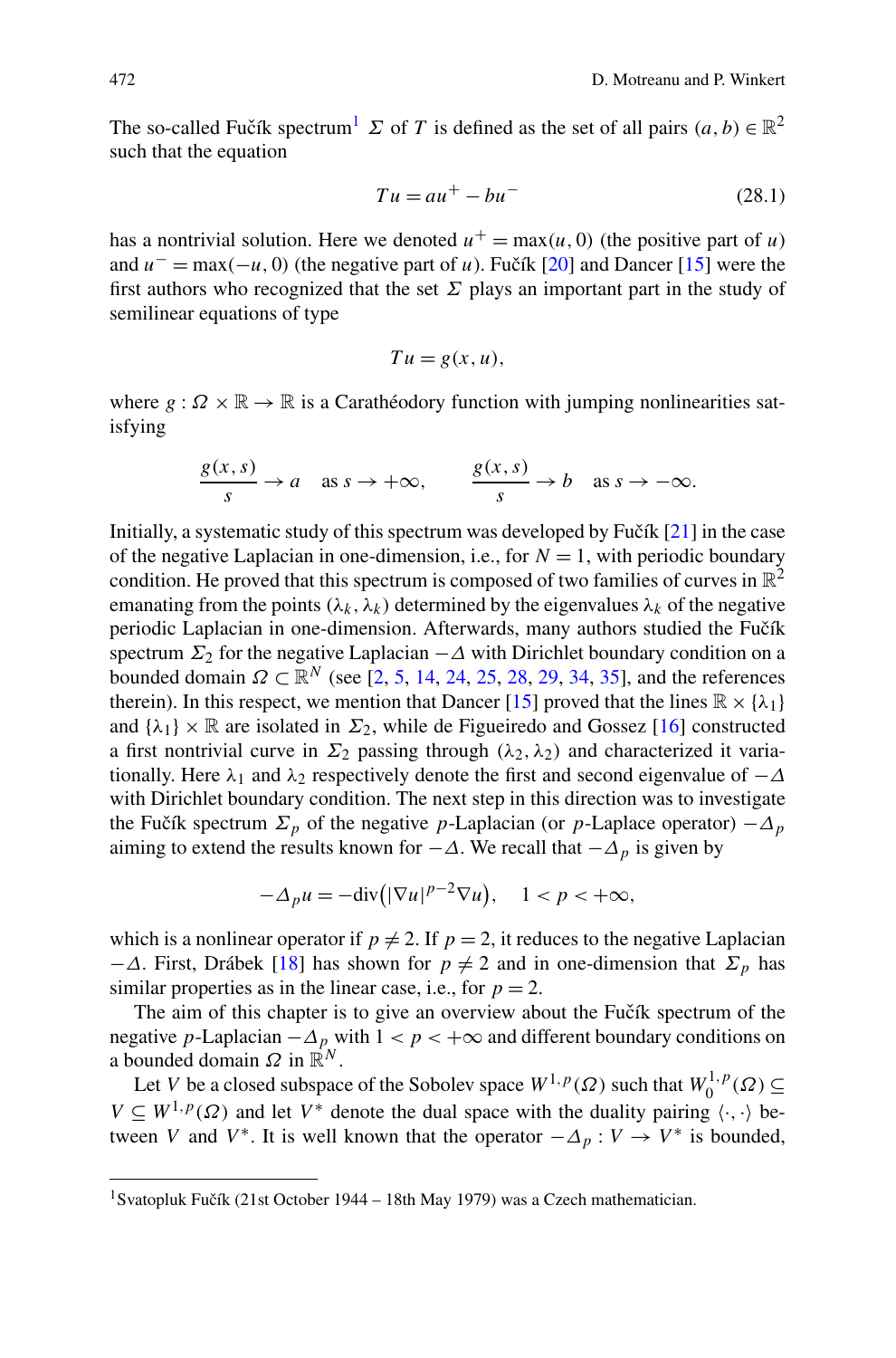continuous, pseudomonotone, and has the  $(S_+)$ -property (i.e., from  $u_n \rightharpoonup u$  in *V* and  $\limsup_{n\to+\infty}\langle-\Delta_p u_n, u_n-u\rangle\leq 0$  it follows that  $u_n\to u$  in *V*). Note that on  $W^{1,p}(\Omega)$  we have

$$
\langle -\Delta_p u, v \rangle = \int_{\Omega} |\nabla u|^{p-2} \nabla u \cdot \nabla v \, dx, \quad v \in W^{1,p}(\Omega).
$$

We refer to [\[6](#page-13-7)] for various nonlinear boundary problems involving  $-\Delta_p$ .

The Fučík spectrum of  $-\Delta_p$  depends strongly on the choice of the boundary condition related to  $\Omega$ . Specifically, the set  $\Sigma_p$  (resp.,  $\Theta_p$ ) is called the Fučík spectrum of  $-\Delta_p$  with homogeneous Dirichlet (resp., Neumann) boundary condition if for all pairs  $(a, b) \in \Sigma_p$  (resp.,  $\Theta_p$ ) the equation

<span id="page-2-0"></span>
$$
-\Delta_p u = a(u^+)^{p-1} - b(u^-)^{p-1} \quad \text{in } \Omega
$$
 (28.2)

with the boundary condition

$$
u = 0
$$
 on  $\partial \Omega$   $\left(\text{resp., }\frac{\partial u}{\partial \nu} = 0 \text{ on } \partial \Omega\right)$  (28.3)

has a nontrivial weak solution. In ([28.3](#page-2-0)), *∂u/∂ν* stands for the conormal derivative on *∂Ω*. If we replace ([28.3](#page-2-0)) by

$$
\frac{\partial u}{\partial v} = -\beta |u|^{p-2} u \quad \text{on } \partial \Omega
$$

with fixed  $\beta \ge 0$ , we speak of the Fučík spectrum of  $-\Delta_p$  with Robin boundary condition denoted by  $\widehat{\Sigma}_p$ . Finally, we write  $\widetilde{\Sigma}_p$  for the Fucík spectrum of  $-\Delta_p$ with Steklov boundary condition, which is formed by all  $(a, b) \in \mathbb{R}^2$  provided

$$
-\Delta_p u = -|u|^{p-2}u \quad \text{in } \Omega, \qquad \frac{\partial u}{\partial v} = a(u^+)^{p-1} - b(u^-)^{p-1} \quad \text{on } \partial\Omega
$$

is solved nontrivially.

These spectra have intensively been studied in the last years. We will present in Sects. [28.2](#page-3-0) through [28.5](#page-11-0) some of their basic properties. Namely, it will be shown that there exists a close relationship between these spectra and the ordinary spectrum of  $-\Delta_p$  subject to different boundary conditions. A fundamental fact is that every Fučík spectrum introduced above contains a first nontrivial curve  $\mathscr C$  which is Lipschitz continuous and decreasing. However, the asymptotic behavior of these curves is different relative to the imposed boundary condition. Furthermore, we will indicate some applications of these spectra to certain nonlinear elliptic problems with jumping nonlinearities. Subtle phenomena can occur due to the interaction of the involved nonlinearities with these spectra, in particular resonance to spectral elements can appear. We emphasize that these problems and results can be considered beyond the setting of quasilinear elliptic equations. For instance, the field of variational inequalities, as those describing obstacle problems, offers a rich and flexible framework which is highly interesting for its applicability. For different classes of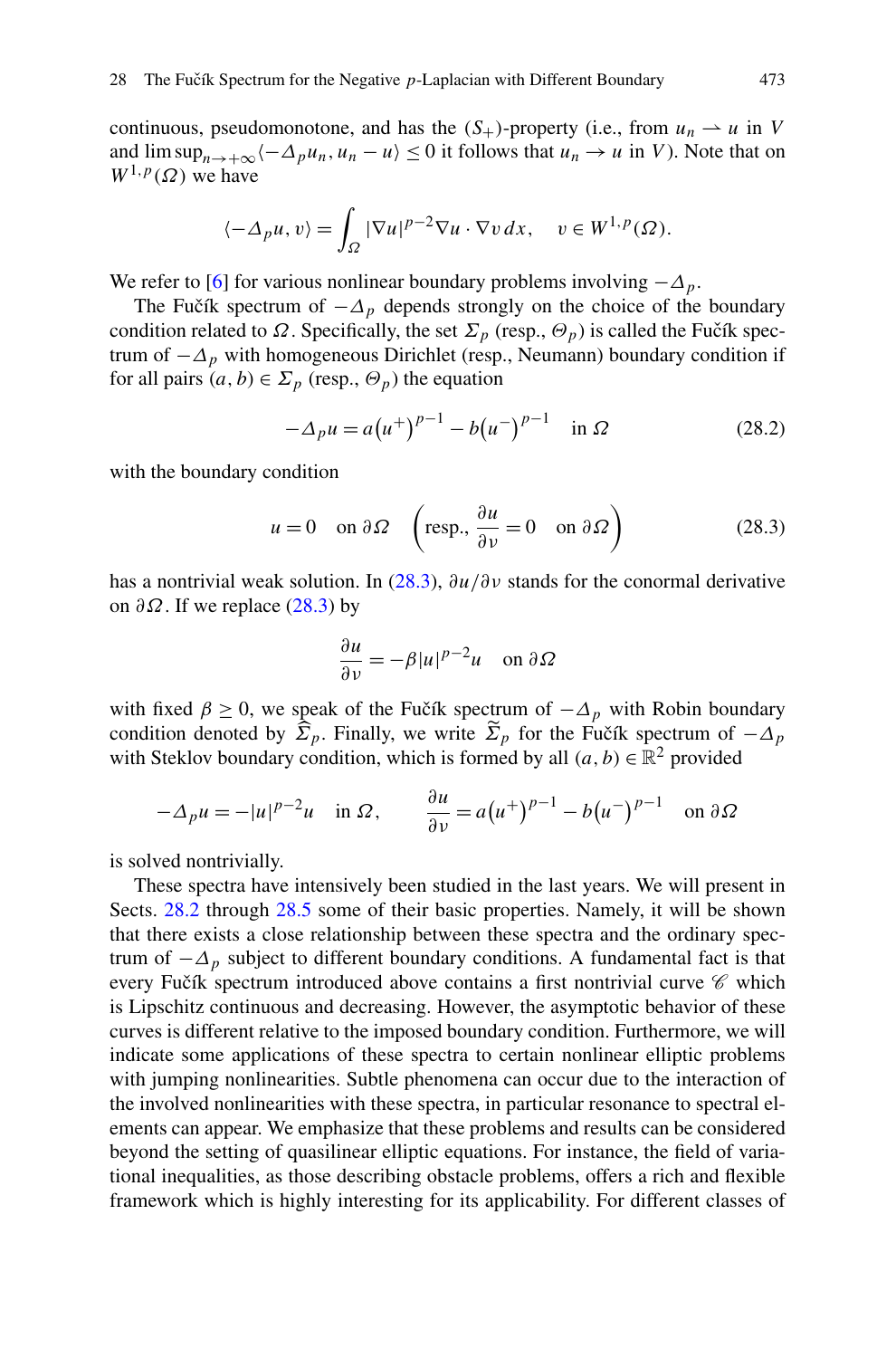<span id="page-3-0"></span>variational inequalities and their applications, we refer to the volume by Pardalos, Rassias, and Khan [[33\]](#page-14-7).

#### **28.2 Dirichlet Boundary Condition**

The Fučík spectrum of the negative *p*-Laplacian  $-\Delta_p$  with homogeneous Dirichlet boundary condition is defined as the set  $\Sigma_p$  of those  $(a, b) \in \mathbb{R}^2$  such that

<span id="page-3-1"></span>
$$
-\Delta_p u = a(u^+)^{p-1} - b(u^-)^{p-1} \quad \text{in } \Omega,
$$
  
 
$$
u = 0 \qquad \text{on } \partial\Omega
$$
 (28.4)

has a nontrivial (weak) solution *u*, which means that  $u \in W_0^{1,p}(\Omega)$ ,  $u \neq 0$ , and it satisfies the equation

$$
\int_{\Omega} |\nabla u|^{p-2} \nabla u \cdot \nabla v \, dx = \int_{\Omega} \left( a(u^+)^{p-1} - b(u^-)^{p-1} \right) v \, dx, \quad \forall v \in W_0^{1,p}(\Omega).
$$

We note that if  $a = b = \lambda$ , problem [\(28.4\)](#page-3-1) reduces to

<span id="page-3-2"></span>
$$
-\Delta_p u = \lambda |u|^{p-2} u \quad \text{in } \Omega,
$$
  
 
$$
u = 0 \qquad \text{on } \partial \Omega,
$$
 (28.5)

which is called the Dirichlet eigenvalue problem with respect to the negative *p*-Laplacian  $-\Delta_p$ . It is known that the first eigenvalue  $\lambda_1$  of [\(28.5\)](#page-3-2) is positive, simple, and its corresponding eigenfunctions have constant sign (see Anane [\[1\]](#page-13-8) and Lindqvist [[23\]](#page-14-8)). In fact, the spectrum  $\sigma(-\Delta_p)$  of the negative *p*-Laplacian  $-\Delta_p$ associated to [\(28.5](#page-3-2)) includes an unbounded sequence of eigenvalues  $(\lambda_k)$ ,  $k \in \mathbb{N}$ , called the variational eigenvalues, which fulfills

$$
0<\lambda_1<\lambda_2\leq\cdots\leq\lambda_k\leq\cdots\rightarrow+\infty.
$$

The variational eigenvalues satisfy min–max characterizations.

The Fučík spectrum  $\Sigma_p$  of the negative *p*-Laplacian  $-\Delta_p$  with homogeneous Dirichlet boundary condition contains the two lines  $\lambda_1 \times \mathbb{R}$  and  $\mathbb{R} \times \lambda_1$ . Additionally, *Σ*<sub>*p*</sub> contains the sequence of points  $(λ_k, λ_k)$ ,  $k ∈ ℕ$ , as can be easily seen from ([28.4](#page-3-1)) and ([28.5](#page-3-2)) by writing  $u = u^+ - u^-$ . The Fuctor Spectrum  $\Sigma_p$  has been intensively studied by Cuesta, de Figueiredo, and Gossez  $[13]$  in the general case of  $1 < p <$  $+\infty$  through a variational approach using the mountain-pass theorem. In order to give a brief overview of their results, let us set for every  $s \geq 0$ ,

$$
J_s(u) = \int_{\Omega} |\nabla u|^p dx - s \int_{\Omega} (u^+)^p dx, \quad u \in W_0^{1,p}(\Omega).
$$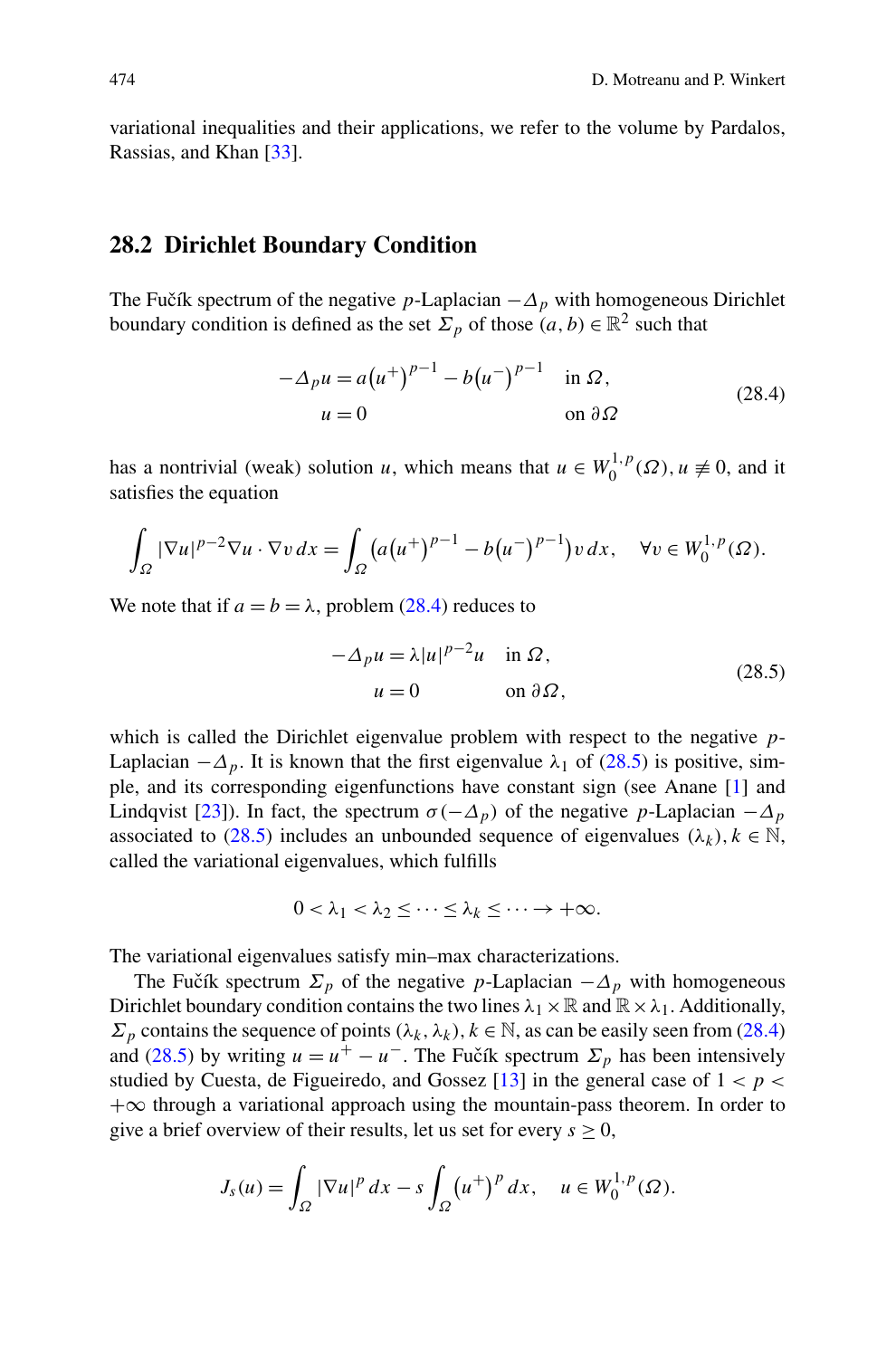The function  $J_s$  is of class  $C^1$  on  $W_0^{1,p}(\Omega)$ . Denote  $\tilde{J}_s = J_s |_{S}$ , with *S* given by

$$
S = \left\{ u \in W_0^{1,p}(\Omega) : \int_{\Omega} |u|^p = 1 \right\}.
$$

Since *S* is a  $C^1$ -submanifold of  $W_0^{1,p}(\Omega)$ , it follows that  $\tilde{J}_s$  is of class  $C^1$  on *S* in the sense of manifolds. Then the curve  $s \in \mathbb{R}^+ \mapsto (s + c(s), c(s)) \in \mathbb{R}^2$  described by the min–max values

<span id="page-4-1"></span><span id="page-4-0"></span>
$$
c(s) = \inf_{\gamma \in \Gamma} \max_{u \in \gamma[-1, +1]} \tilde{J}_s(u),
$$

where

 $\Gamma = \{ \gamma \in C \big( [-1, 1], S \big) : \gamma(-1) = -\varphi_1 \text{ and } \gamma(1) = \varphi_1 \}$ *,* (28.6)

is contained in  $\Sigma_p$  (see [[13,](#page-13-9) Theorem 2.10]). In [\(28.6](#page-4-0)),  $\varphi_1$  denotes the eigenfunction of ([28.5](#page-3-2)) corresponding to  $\lambda_1$  satisfying  $\varphi_1 > 0$  in  $\Omega$  and  $\|\varphi_1\|_p = 1$ . Taking into account that  $\Sigma_p$  is symmetric with respect to the diagonal of the plane, it turns out that the curve

$$
\mathcal{C} := \{ (s + c(s), c(s)), (c(s), s + c(s)) : s \ge 0 \}
$$
 (28.7)

is contained in  $\Sigma_p$ . It is shown in [[13,](#page-13-9) Theorem 3.1] that *C* given in ([28.7](#page-4-1)) is indeed the first nontrivial curve in  $\Sigma_p$ , which means that the first point in  $\Sigma_p$  belonging to the parallel to the diagonal drawn through a point of  $(\mathbb{R}_+ \times {\lambda_1}) \times ({\lambda_1} \times \mathbb{R})$ must be on  $\mathscr C$  (see Fig. [28.1\)](#page-5-0). As a consequence, we infer that the curve  $\mathscr C$  passes through  $(\lambda_2, \lambda_2)$ . In conjunction with the description of  $\mathscr C$  in [\(28.7\)](#page-4-1) and the minmax formula for  $c(s)$ , this yields that  $\lambda_2$  can be variationally characterized as follows

<span id="page-4-2"></span>
$$
\lambda_2 = \inf_{\gamma \in \Gamma} \max_{u \in \gamma[-1, +1]} \int_{\Omega} |\nabla u|^p \, dx,\tag{28.8}
$$

with *Γ* introduced in [\(28.6\)](#page-4-0). Moreover, the curve  $\mathscr C$  in [\(28.7\)](#page-4-1) is Lipschitz continuous and decreasing as shown in  $[13,$  $[13,$  Proposition 4.1]. Finally, we mention that the limit of  $c(s)$  as  $s \to +\infty$  is equal to the first eigenvalue  $\lambda_1$  of [\(28.5\)](#page-3-2), which is proven in [\[13](#page-13-9), Proposition 4.4].

The work of Cuesta, de Figueiredo, and Gossez [[13\]](#page-13-9) was the first paper that gave a complete study of the beginning of the Fučík spectrum of  $-\Delta_p$  with homogeneous Dirichlet boundary condition and their variational approach was the starting point for investigating the Fučík spectrum under other boundary conditions (Neumann, Steklov, Robin, see the sections below). The knowledge of the properties of  $\Sigma_p$ , especially the existence of the first nontrivial curve  $\mathscr C$  and its representation, has demonstrated to be very useful in obtaining multiple solutions results for elliptic equations involving the negative *p*-Laplacian  $-\Delta_p$  and jumping nonlinearities.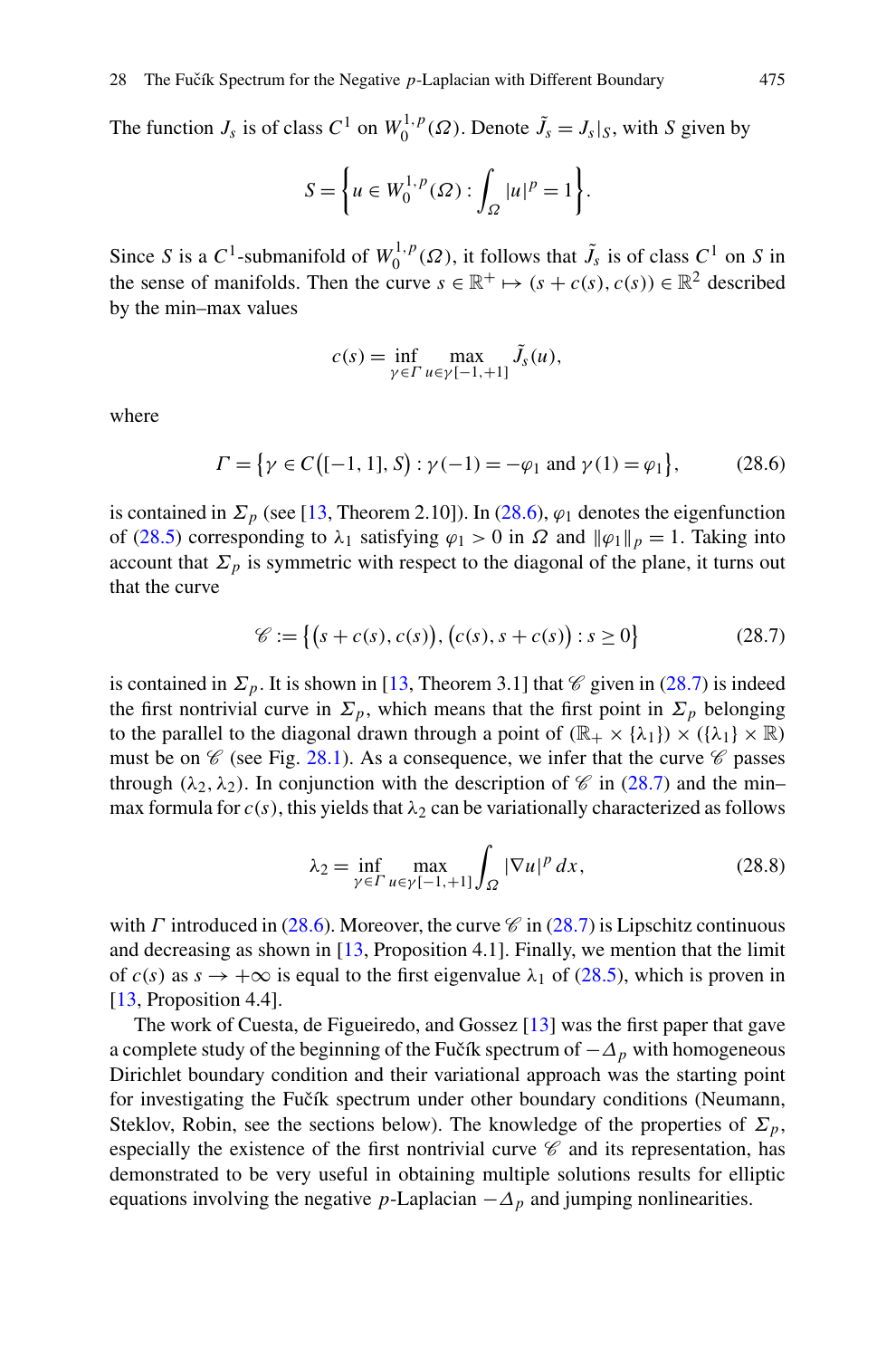<span id="page-5-0"></span>

In order to illustrate the applicability of the Fučík spectrum  $\Sigma_p$ , we consider the following equation with homogeneous Dirichlet boundary condition

<span id="page-5-1"></span>
$$
-\Delta_p u = a(u^+)^{p-1} - b(u^-)^{p-1} + g(x, u) \quad \text{in } \Omega,\tag{28.9}
$$

where  $g: \Omega \times \mathbb{R} \to \mathbb{R}$  is a Carathéodory function satisfying

$$
\lim_{t \to 0} \frac{g(x, t)}{|t|^{p-1}} = 0 \quad \text{uniformly for a.a. } x \in \Omega.
$$

In Carl and Perera  $[12]$  $[12]$ , it is proven that problem  $(28.9)$  $(28.9)$  $(28.9)$  has at least three nontrivial solutions provided the point  $(a, b) \in \mathbb{R}^2$  lies above the first nontrivial curve  $\mathcal C$  in  $\Sigma_p$ constructed in ([28.7\)](#page-4-1). Moreover, a complete sign information for the three solutions is available: two solutions have opposite constant sign and the third one is signchanging (nodal solution). This information is obtained by means of the method of sub-supersolution whose application to problem  $(28.9)$  $(28.9)$  $(28.9)$  strongly relies on the hypothesis that the point  $(a, b) \in \mathbb{R}^2$  is situated above the first nontrivial curve  $\mathscr{C}$  in *Σ*<sub>*p*</sub>. The graphic in Fig. [28.1](#page-5-0) marks the position of the point  $(a, b) \in \mathbb{R}^2$  entering [\(28.9\)](#page-5-1) and demonstrates the qualitative behavior of the curve  $\mathscr C$ .

Multiple solutions results concerning problems of type [\(28.9\)](#page-5-1) and using the representation of the first nontrivial curve  $\mathscr{C}$ , in particular the characterization of the second eigenvalue  $\lambda_2$  of  $-\Delta_p$  on  $W_0^{1,p}(\Omega)$  as stated in [\(28.8\)](#page-4-2), can be found in numerous publications; see, for example, [[7,](#page-13-11) [10,](#page-13-12) [30\]](#page-14-9). We also refer to versions of such results in the case of nonsmooth potential associated to ([28.9](#page-5-1)) (see, e.g., [[8,](#page-13-13) [9,](#page-13-14) [11\]](#page-13-15)).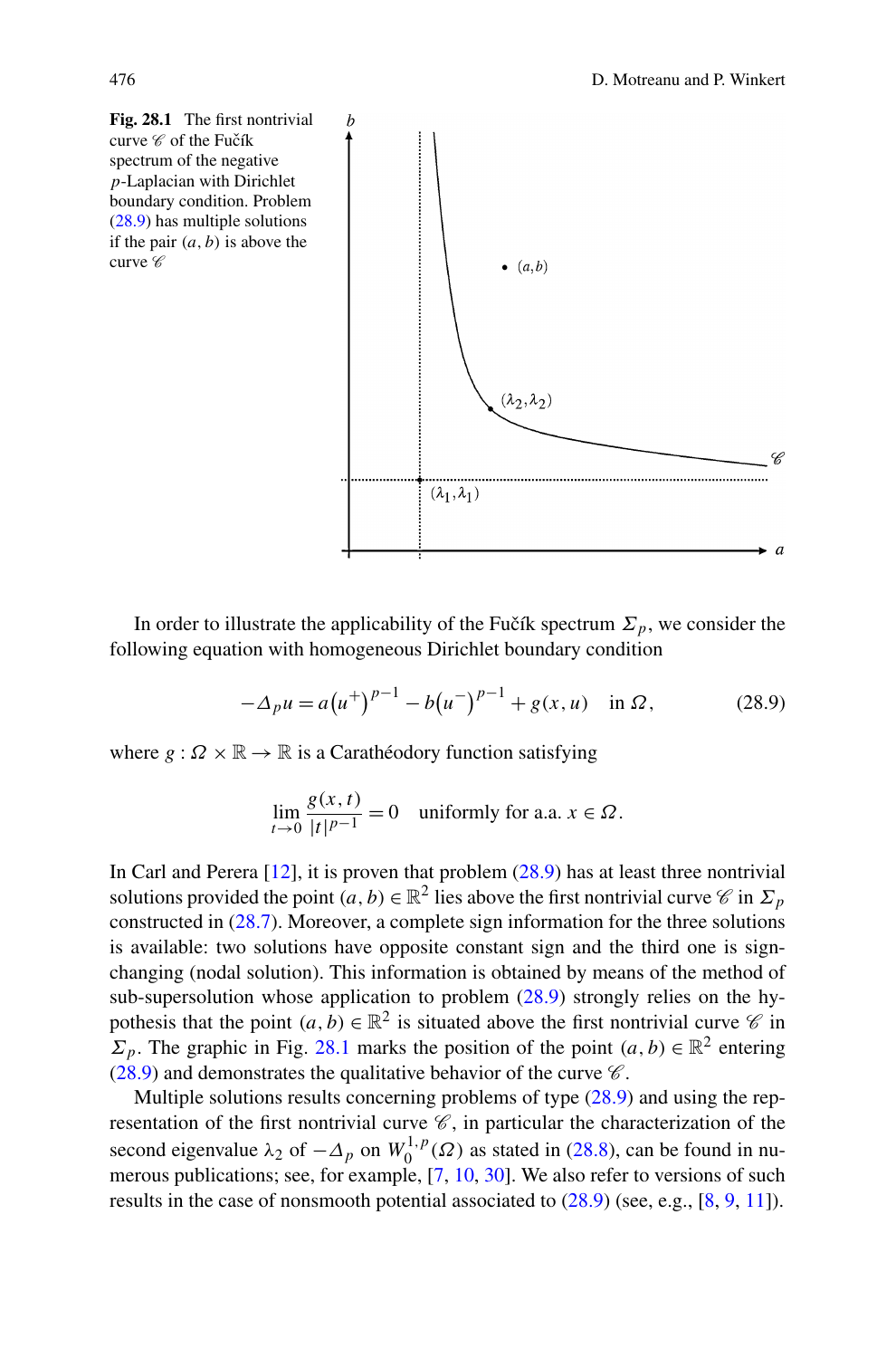# <span id="page-6-2"></span>**28.3 Neumann Boundary Condition**

In this section, we give a brief overview of the Fuch spectrum of the negative  $p$ -Laplacian  $-\Delta_p$  with Neumann boundary condition. In order to avoid misunderstandings, we point out that a Neumann boundary condition stands in this context for a homogeneous Neumann condition. Inhomogeneous Neumann boundary conditions are treated in Sect. [28.4](#page-8-0) (Steklov boundary condition) and Sect. [28.5](#page-11-0) (Robin boundary condition). Let us first give the relevant definition of this spectrum. The Fučík spectrum of  $-\Delta_p$  with Neumann boundary condition, denoted by  $\Theta_p$ , consists of all pairs  $(a, b) \in \mathbb{R}^2$  such that

<span id="page-6-0"></span>
$$
-\Delta_p u = a(u^+)^{p-1} - b(u^-)^{p-1} \quad \text{in } \Omega,
$$
  
\n
$$
\frac{\partial u}{\partial v} = 0 \qquad \text{on } \partial \Omega,
$$
\n(28.10)

is solved nontrivially, meaning that  $u \in W^{1,p}(\Omega)$ ,  $u \neq 0$ , and verifies the equality

$$
\int_{\Omega} |\nabla u|^{p-2} \nabla u \cdot \nabla v \, dx = \int_{\Omega} \left( a(u^+)^{p-1} - b(u^-)^{p-1} \right) v \, dx, \quad \forall v \in W^{1,p}(\Omega).
$$

In ([28.10](#page-6-0)),  $\partial u/\partial v$  denotes the conormal derivative, that is,  $\partial u/\partial v = |\nabla u|^{p-2} \nabla u \cdot v$ , where *ν* is the unit outward normal to  $\partial \Omega$ . Problem [\(28.10\)](#page-6-0) is a special case of the Robin Fučík spectrum that will be introduced in Sect. [28.5](#page-11-0). Clearly, in case where  $a = b = \lambda$ , problem ([28.10\)](#page-6-0) becomes the Neumann eigenvalue problem of the negative *p*-Laplacian given by

<span id="page-6-1"></span>
$$
-\Delta_p u = \lambda |u|^{p-2}u \quad \text{in } \Omega,
$$
  

$$
\frac{\partial u}{\partial v} = 0 \qquad \text{on } \partial \Omega.
$$
 (28.11)

As proved in [[22\]](#page-14-10), the first eigenvalue  $\lambda_1 = 0$  of ([28.11](#page-6-1)) is simple with the corresponding eigenspace  $\mathbb{R}$ , so all eigenfunctions associated to  $\lambda_1$  do not change sign in *Ω*, which does not happen for the higher order eigenvalues. It is easily seen that  $Θ$ <sub>*p*</sub> contains in particular  $(0, 0)$ ,  $(\lambda_2, \lambda_2)$   $(\lambda_2$  is the second eigenvalue of  $(28.11)$  $(28.11)$  $(28.11)$ ) and the two lines  $0 \times \mathbb{R}$  and  $\mathbb{R} \times 0$ . The nontrivial part of  $\Theta_p$  is denoted by  $\overline{\Theta}_p$ , that is,  $\tilde{\Theta}_p = \Theta_p \setminus ((0 \times \mathbb{R}) \cup (\mathbb{R} \times 0))$ , which is obviously contained in  $\mathbb{R}^+ \times \mathbb{R}^+$ .

The basic paper dealing with the Fučík spectrum of the negative Neumann p-Laplacian is due to Arias, Campos, and Gossez [\[4](#page-13-16)]. The construction of a first nontrivial curve in  $\tilde{\Theta}_p$  can be done similarly to the Dirichlet Fučík spectrum. To this end, for every  $s \ge 0$ , let  $J_s : W^{1,p}(\Omega) \to \mathbb{R}$  be the functional given by

$$
J_s(u) = \int_{\Omega} |\nabla u|^p dx - s \int_{\Omega} (u^+)^p dx
$$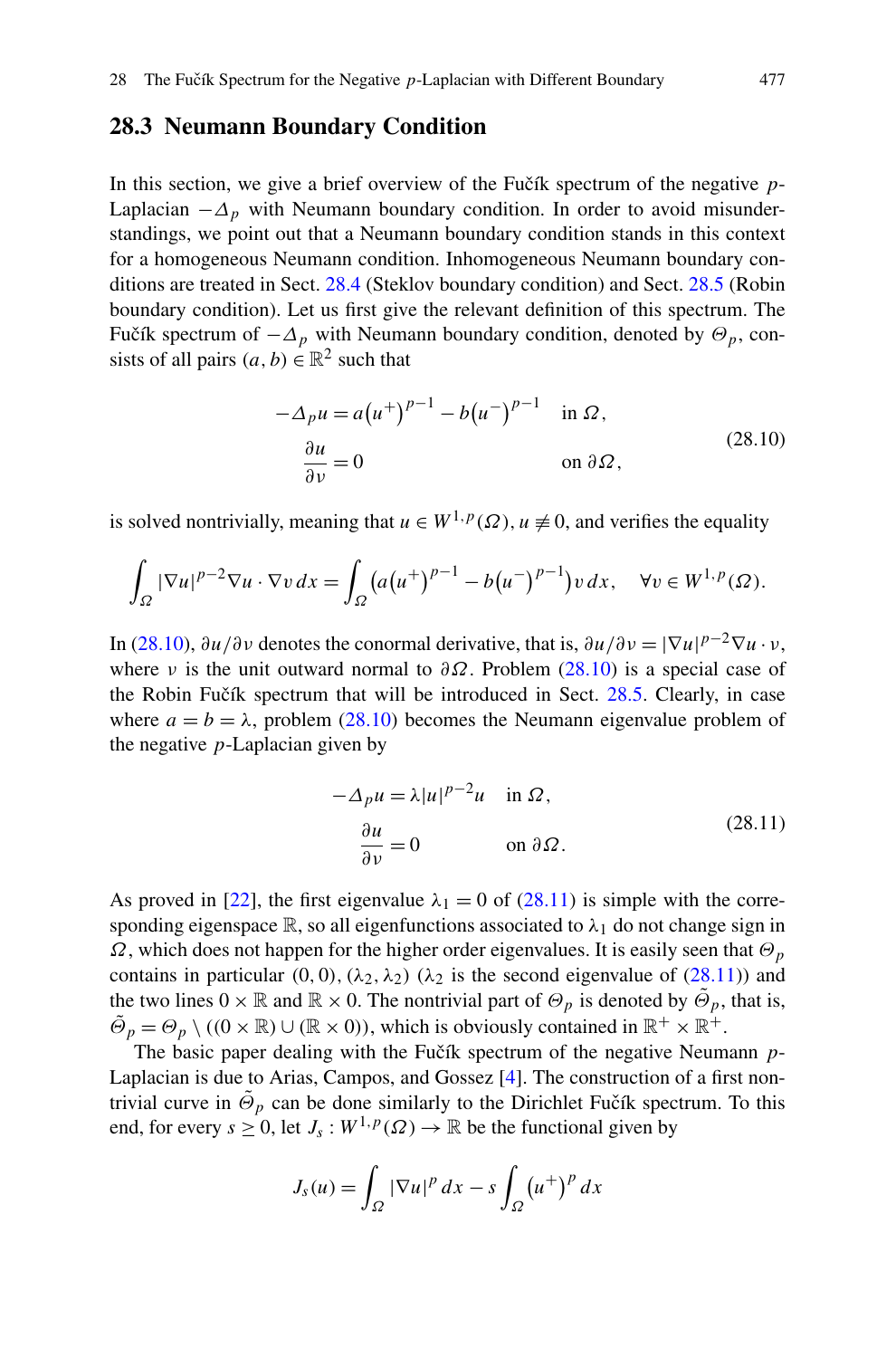and let  $\tilde{J}_s$  be its restriction to

$$
S = \left\{ u \in W^{1,p}(\Omega) : \int_{\Omega} |u|^p = 1 \right\}.
$$

Notice that *S* is a  $C^1$ -submanifold of  $W^{1,p}(\Omega)$ , so  $\tilde{J}_s$  is of class  $C^1$  on *S* in the sense of manifolds. This enables us to consider the notions of critical points and critical values for the functional  $\tilde{J}_s$ . Then, the first nontrivial curve  $\mathscr{C}$  of  $\Theta_p$  can be determined as in [\(28.7\)](#page-4-1), whereas

$$
c(s) = \inf_{\gamma \in \Gamma} \max_{u \in \gamma[-1, +1]} \tilde{J}_s(u),
$$
  
\n
$$
\Gamma = \{ \gamma \in C([-1, 1], S) : \gamma(-1) = -\varphi_1 \text{ and } \gamma(1) = \varphi_1 \}.
$$

Here we have  $\varphi_1 = 1/|\Omega|^{1/p}$ , so  $\|\varphi_1\|_p = 1$ , with  $|\Omega|$  denoting the measure of  $\Omega$ . Arguing as in the case of the Dirichlet Fučík spectrum  $\Sigma_p$ , we see that  $\mathscr C$  passes through  $(\lambda_2, \lambda_2)$   $(\lambda_2$  denotes the second eigenvalue of [\(28.11\)](#page-6-1)). Consequently, we get a variational expression of *λ*<sup>2</sup> as

<span id="page-7-0"></span>
$$
\lambda_2 = \inf_{\gamma \in \Gamma} \max_{u \in \gamma[-1, +1]} \int_{\Omega} |\nabla u|^p \, dx,
$$

with *Γ* introduced above. An important difference between the Dirichlet Fučík spectrum  $\Sigma_p$  and the Neumann Fučík spectrum  $\Theta_p$  consists in the asymptotic behavior of the first nontrivial curve  $\mathscr C$ . In the Neumann case, to describe the asymptotic properties of the curve  $\mathscr C$  it is required to consider the situations  $p \leq N$  and  $p > N$ separately. In [[4,](#page-13-16) Theorem 2.3 and Theorem 2.6], it is shown that

$$
\lim_{s \to \infty} c(s) = \begin{cases} \lambda_1 = 0 & \text{if } p \le N, \\ \overline{\lambda} & \text{if } p > N, \end{cases}
$$
 (28.12)

where

$$
\overline{\lambda} = \inf \left\{ \int_{\Omega} |\nabla u|^p dx : u \in W^{1,p}(\Omega), ||u||_{L^p(\Omega)} = 1, u \text{ vanishes somewhere in } \overline{\Omega} \right\}.
$$

The definition of  $\overline{\lambda}$  is meaningful because for  $p > N$  the elements  $u \in W^{1,p}(\Omega)$  are continuous functions on *Ω*.

An extension of the previous results to the Fučík spectrum of the negative Neumann *p*-Laplacian with weights has been achieved by Arias, Campos, Cuesta, and Gossez  $[3]$  $[3]$ . Therein, for the weights given by the measurable functions  $m(x)$  and *n(x)* on *Ω*, the authors consider the set *Σ* of all pairs  $(a, b) \in \mathbb{R}^2$  such that

$$
-\Delta_p u = am(x)\left(u^+\right)^{p-1} - bn(x)\left(u^-\right)^{p-1} \quad \text{in } \Omega,
$$
\n
$$
\frac{\partial u}{\partial v} = 0 \qquad \text{on } \partial \Omega,
$$
\n(28.13)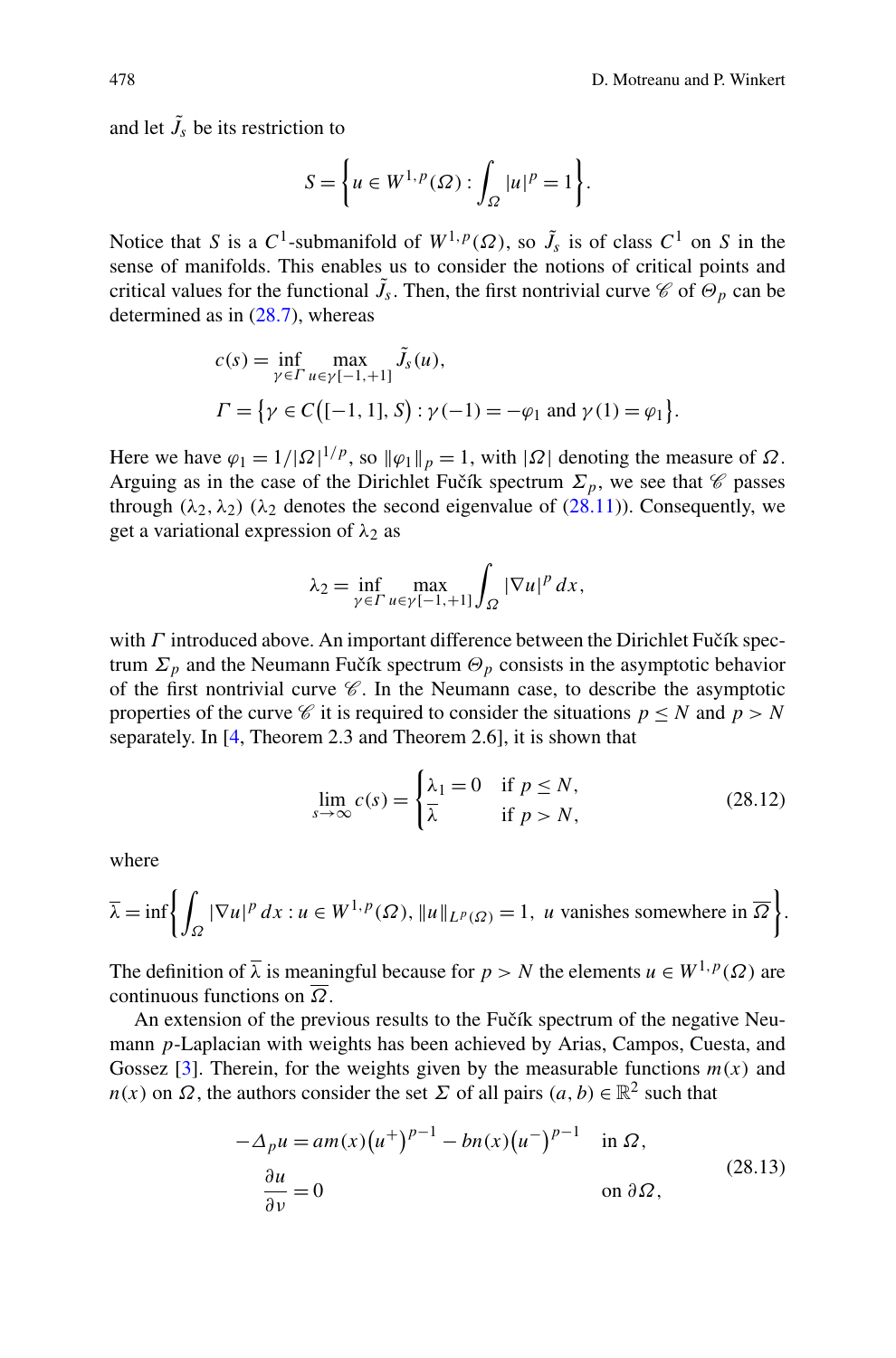has a nontrivial solution. Under suitable assumptions on the data it is shown that *Σ* contains a first nontrivial curve.

Recently, Motreanu and Tanaka [\[31](#page-14-11)] used the results presented in the first part of this section to study quasilinear elliptic equations of the form

<span id="page-8-1"></span>
$$
-\operatorname{div} A(x, \nabla u) = f(x, u) \quad \text{in } \Omega,
$$

$$
\frac{\partial u}{\partial v} = 0 \qquad \text{on } \partial \Omega,
$$
 (28.14)

<span id="page-8-0"></span>where, in the principal part of the equation, one has an operator  $A \in C^0(\overline{\Omega} \times$  $\mathbb{R}^N, \mathbb{R}^N$ )  $\cap C^1(\overline{\Omega} \times (\mathbb{R}^N \setminus \{0\}), \mathbb{R}^N)$  of the form  $A(x, y) = a(x, |y|)y$ , with  $a(x, t) > 0$  for all  $(x, t) \in \overline{\Omega} \times (0, +\infty)$ , which is strictly monotone with respect to the second variable and fulfills some further regularity assumptions, while  $f : \Omega \times \mathbb{R} \to \mathbb{R}$  is a Carathéodory function having a representation similar to [\(28.9\)](#page-5-1). They prove existence results for multiple solutions to ([28.14](#page-8-1)), the properties of the solution set depending on conditions related to the first nontrivial curve  $\mathscr C$  in the Neumann Fučík spectrum  $\Theta_p$ . These results apply in particular to the case of the Neumann *p*-Laplacian in [\(28.14\)](#page-8-1), i.e., when div  $A(x, \nabla u) = \Delta_p u$ .

#### **28.4 Steklov Boundary Condition**

Now we focus on the Steklov Fučík spectrum of  $-\Delta_p$  which addresses  $-\Delta_p$  with a special nonhomogeneous boundary condition, known as Steklov boundary condition. This spectrum is defined as the set  $\widetilde{\Sigma}_p$  of all pairs  $(a, b) \in \mathbb{R}^2$  such that

<span id="page-8-2"></span>
$$
-\Delta_p u = -|u|^{p-2}u \qquad \text{in } \Omega,
$$
  

$$
\frac{\partial u}{\partial v} = a(u^+)^{p-1} - b(u^-)^{p-1} \qquad \text{on } \partial\Omega,
$$
 (28.15)

has a weak solution  $u \neq 0$ . Let us recall that  $u \in W^{1,p}(\Omega)$  is a weak solution of  $(28.15)$  if it satisfies the equality

$$
\int_{\Omega} |\nabla u|^{p-2} \nabla u \cdot \nabla v \, dx = -\int_{\Omega} |u|^{p-2} u v \, dx + \int_{\partial \Omega} (a(u^+)^{p-1} - b(u^-)^{p-1}) v \, d\sigma
$$

for all  $v \in W^{1,p}(\Omega)$ . Here the notation  $d\sigma$  stands for the  $(N-1)$ -dimensional surface measure. The name of this spectrum comes from the fact that if  $a = b = \lambda$ , [\(28.15\)](#page-8-2) becomes the so-called Steklov eigenvalue problem, namely

<span id="page-8-3"></span>
$$
-\Delta_p u = -|u|^{p-2}u \quad \text{in } \Omega,
$$
  

$$
\frac{\partial u}{\partial v} = \lambda |u|^{p-2}u \quad \text{on } \partial \Omega.
$$
 (28.16)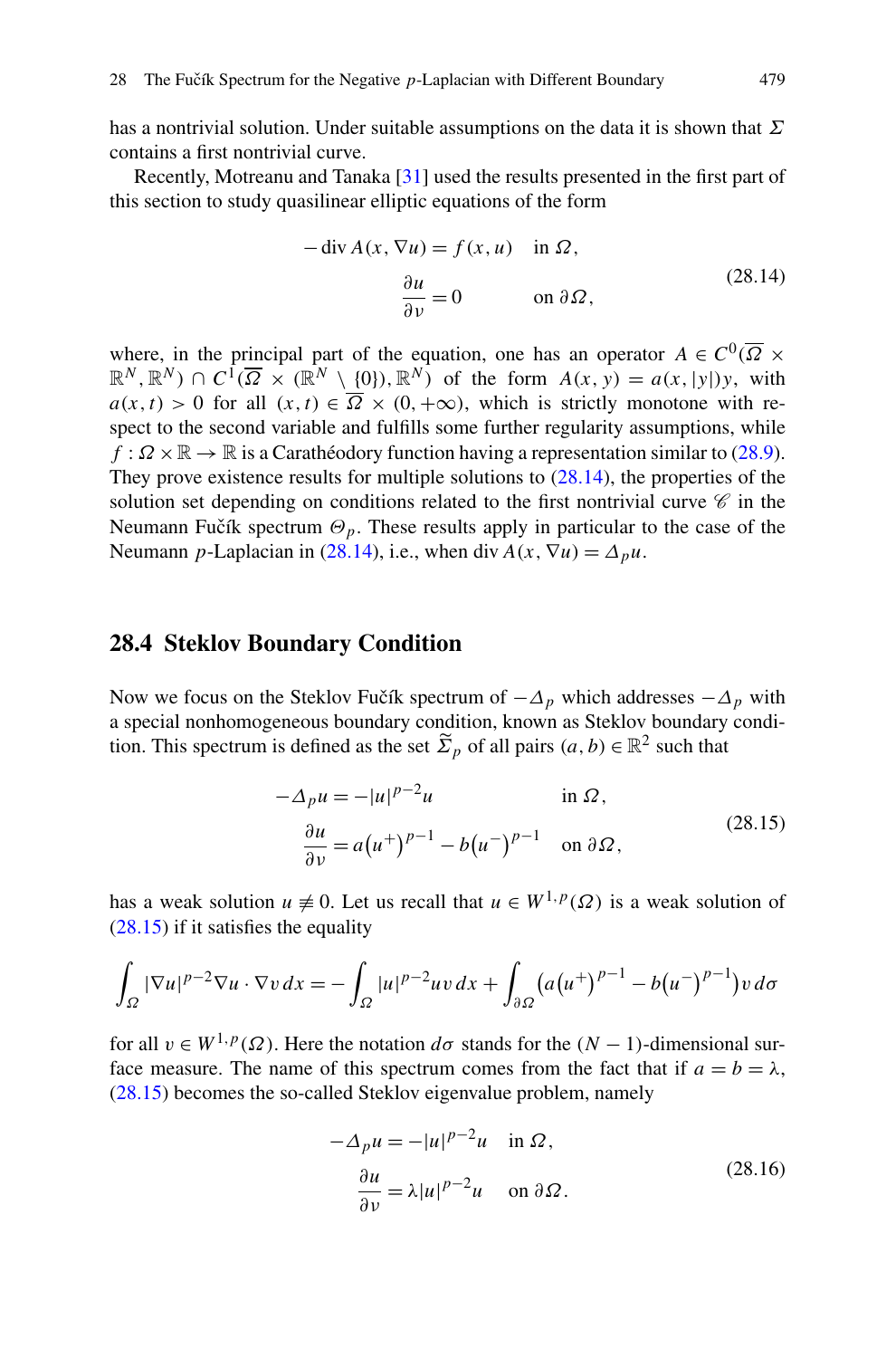The fundamental difference with respect to the Dirichlet and Neumann Fučík spectra is that in the Steklov case a boundary integral is involved, a fact that substantially modifies the analysis regarding the relevant values *a* and *b*. The Steklov eigenvalue problem ([28.16](#page-8-3)) was first studied by Martínez and Rossi [[26\]](#page-14-12) (see also Lê [\[22](#page-14-10)]). They showed that the first eigenvalue is positive, simple, and every eigenfunction corresponding to the first eigenvalue does not change sign in *Ω*. Actually, we may find an eigenfunction associated to the first eigenvalue  $\lambda_1$  belonging to  $int(C^1(\overline{\Omega})_+)$ , where  $int(C^1(\overline{\Omega})_+)$  denotes the interior of the positive cone  $C^1(\overline{\Omega})_+ = \{u \in C^1(\overline{\Omega}) : u(x) \ge 0, \forall x \in \Omega\}$  in the Banach space  $C^1(\overline{\Omega})$ , which is nonempty and given by

$$
int(C^1(\overline{\Omega})_+) = \{u \in C^1(\overline{\Omega}) : u(x) > 0, \forall x \in \overline{\Omega}\}.
$$

Furthermore, in [[19\]](#page-13-18) it is established that there exists a sequence of eigenvalues  $\lambda_n$ of [\(28.16\)](#page-8-3) such that  $\lambda_n \to +\infty$  as  $n \to +\infty$ . The Steklov Fučík spectrum defined in ([28.15](#page-8-2)) has been studied by Martínez and Rossi [[27\]](#page-14-13). Their approach is mainly based on the ideas of Cuesta, de Figueiredo, and Gossez [[13\]](#page-13-9). Precisely, for each *s*  $\geq$  0, one defines a *C*<sup>1</sup> functional  $J_s : W^{1,p}(\Omega) \to \mathbb{R}$  by

$$
J_s(u) = \int_{\Omega} |\nabla u|^p \, dx + \int_{\Omega} |u|^p \, dx - s \int_{\partial \Omega} (u^+)^p \, d\sigma.
$$

Restricting *Js* to

$$
S = \bigg\{ u \in W^{1,p}(\Omega) : \int_{\partial \Omega} |u|^p \, d\sigma = 1 \bigg\},\
$$

one obtains a  $C^1$ -functional  $\tilde{J}_s$  on the  $C^1$ -submanifold *S* of  $W^{1,p}(\Omega)$ . Then, the first nontrivial curve in  $\tilde{\Sigma}_p$  is expressed as

<span id="page-9-0"></span>
$$
\mathscr{C} = \{ (s + c(s), c(s)), (c(s), s + c(s)) : s \ge 0 \},\
$$

where

$$
c(s) = \inf_{\gamma \in \Gamma} \max_{u \in \gamma[-1, +1]} \tilde{J}_s(u),
$$
  
\n
$$
\Gamma = \{ \gamma \in C \big( [-1, 1], S \big) : \gamma(-1) = -\varphi_1 \text{ and } \gamma(1) = \varphi_1 \}
$$

(cf. [\[27](#page-14-13), Theorem 2.1]), where  $\varphi_1 \in \text{int}(C^1(\overline{\Omega})_+)$  with  $\|\varphi_1\|_p = 1$ . In particular, we derive the following variational characterization of the second eigenvalue *λ*<sup>2</sup> of the Steklov eigenvalue problem ([28.16](#page-8-3)) which results in

$$
\lambda_2 = \inf_{\gamma \in \Gamma} \max_{u \in \gamma[-1, +1]} \int_{\Omega} (|\nabla u|^p + |u|^p) \, dx. \tag{28.17}
$$

As before, the first nontrivial curve  $\mathscr C$  is Lipschitz continuous and decreasing (cf.  $[27,$  $[27,$  Proposition 4.1]). Similar to the Neumann Fučík spectrum, in order to state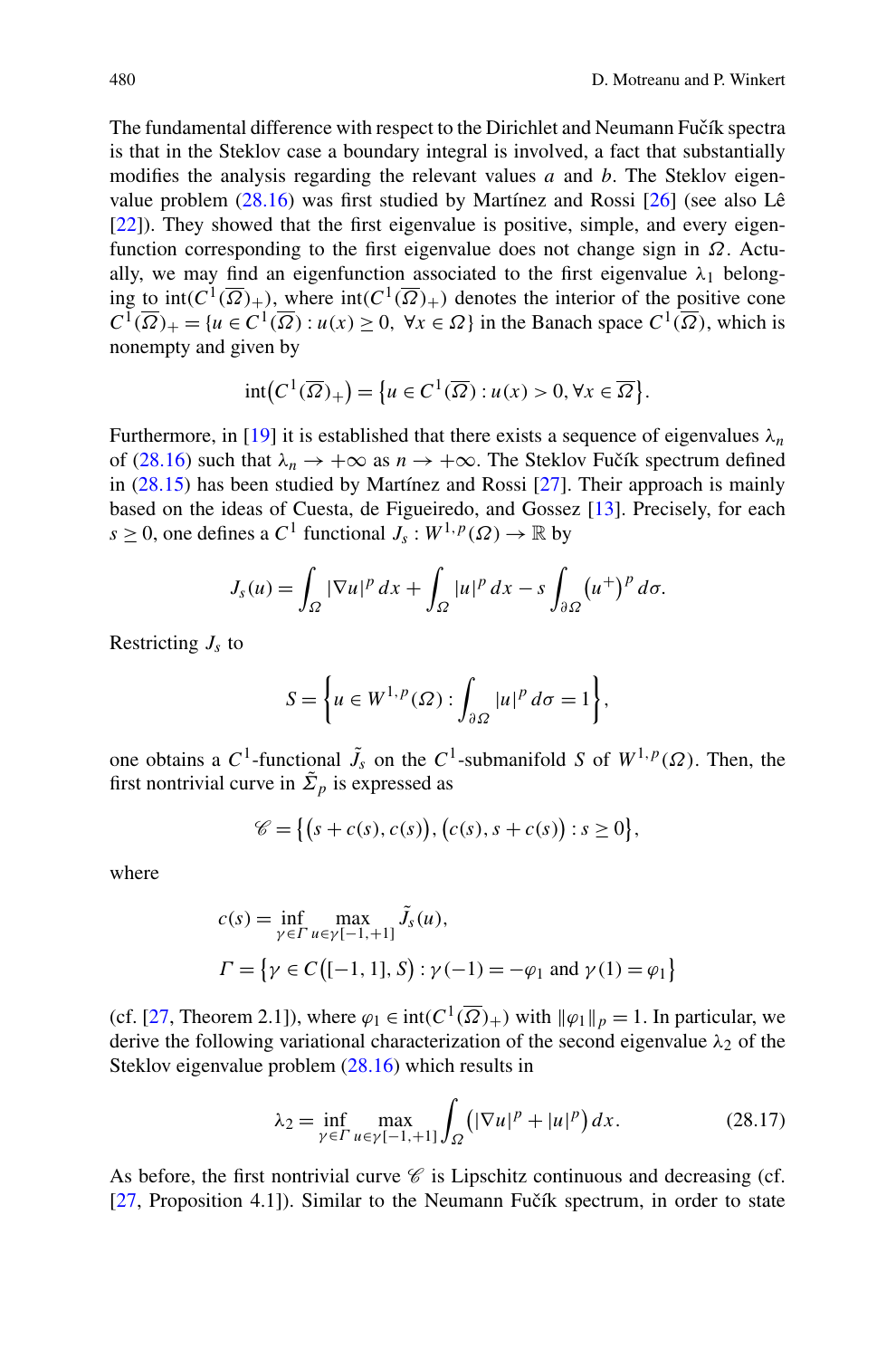the asymptotic properties of  $\mathcal C$ , which means, in fact, determining the limit of  $c(s)$ as  $s \rightarrow +\infty$ , it is needed to take into account two cases,  $p \le N$  and  $p > N$ . The following holds (see  $[27,$  $[27,$  Theorem 4.1])

$$
\lim_{s \to \infty} c(s) = \begin{cases} \lambda_1 & \text{if } p \le N, \\ \overline{\lambda} & \text{if } p > N, \end{cases}
$$

where

<span id="page-10-0"></span>
$$
\overline{\lambda} = \inf_{u \in L} \max_{r \in \mathbb{R}} \frac{\|r\varphi_1 + u\|_{W^{1,p}(\Omega)}^p}{\|r\varphi_1 + u\|_{L^p(\partial\Omega)}^p}
$$

with

$$
L = \{ u \in W^{1,p}(\Omega) : u \text{ vanishes somewhere on } \partial \Omega \}.
$$

As an application of the results in [[27\]](#page-14-13), consider the following nonlinear elliptic equation subject to Steklov-type boundary condition with perturbation

$$
-\Delta_p u = f(x, u) - |u|^{p-2}u \qquad \text{in } \Omega,
$$
  

$$
\frac{\partial u}{\partial v} = a(u^+)^{p-1} - b(u^-)^{p-1} + g(x, u) \quad \text{on } \partial\Omega,
$$
 (28.18)

for Carathéodory functions *f* : *Ω* ×R → R and *g* : *∂Ω* ×R → R which are bounded on bounded sets and satisfy

- (A)  $\lim_{s \to 0} \frac{f(x, s)}{|s|^{p-1}}$  $\sqrt{\frac{x^{n+2}y}{|s|^{p-1}}}$  = 0 uniformly for a.a.  $x \in \Omega$ ,
- (B)  $\lim_{s \to 0} \frac{g(x, s)}{|s|^{p-1}}$  $\frac{\partial}{\partial s}(x, y) = 0$  uniformly for a.a.  $x \in \partial \Omega$ ,
- (C)  $\lim_{|s| \to \infty} \frac{f(x, s)}{|s|^{p-2} s}$  $\frac{f(x, y)}{|s|^{p-2}s} = -\infty$  uniformly for a.a.  $x \in \Omega$ ,
- (D) lim |*s*|→∞ *g(x,s)*  $\frac{\partial}{\partial s}(x, y, z)}{|s|^{p-2}s} = -\infty$  uniformly for a.a.  $x \in \partial \Omega$ .
- (E) There exists  $\delta_f > 0$  such that  $\frac{f(x,s)}{|s|^{p-2}s} \ge 0$  for all  $0 < |s| \le \delta_f$  and for a.a.  $x \in \Omega$ .
- (F) *g* satisfies the condition

$$
|g(x_1, s_1) - g(x_2, s_2)| \le L[|x_1 - x_2|^{\alpha} + |s_1 - s_2|^{\alpha}],
$$

for all pairs  $(x_1, s_1)$ ,  $(x_2, s_2)$  in  $\partial \Omega \times [-M_0, M_0]$ , where  $M_0$  is a positive constant and  $\alpha_2 \in (0, 1]$ .

If the point  $(a, b)$  is above the first nontrivial curve  $\mathcal C$  in  $\tilde{\Sigma}_p$ , problem ([28.18](#page-10-0)) possesses three nontrivial solutions: one solution with positive sign, one solution with negative sign, and the third one being sign-changing (cf. Winkert [\[38](#page-14-14)], see also [\[36](#page-14-15)] if  $a = b = \lambda > \lambda_2$  using the representation in [\(28.17\)](#page-9-0)). An extension of this result for a nonsmooth problem corresponding to [\(28.18\)](#page-10-0) can be found in Winkert [[37\]](#page-14-16).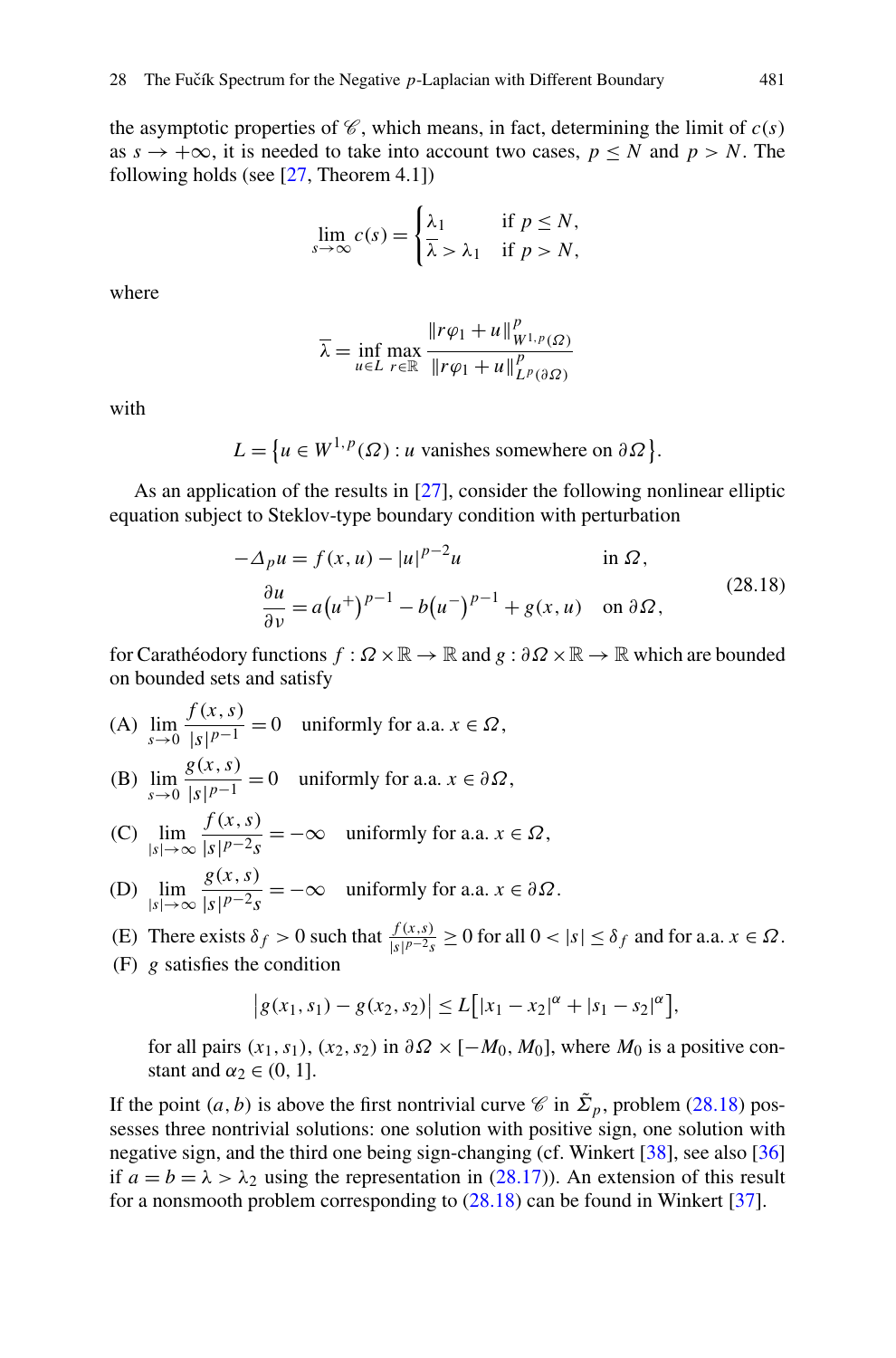## <span id="page-11-0"></span>**28.5 Robin Boundary Condition**

Finally, we discuss the Fucík spectrum of  $-\Delta_p$  with a Robin boundary condition. To this end, we consider weak solutions  $u \in W^{1,p}(\Omega)$  of the problem

<span id="page-11-1"></span>
$$
-\Delta_p u = a(u^+)^{p-1} - b(u^-)^{p-1} \quad \text{in } \Omega,
$$
  

$$
\frac{\partial u}{\partial v} = -\beta |u|^{p-2} u \qquad \text{on } \partial \Omega,
$$
 (28.19)

meaning that

$$
\int_{\Omega} |\nabla u|^{p-2} \nabla u \cdot \nabla v \, dx + \beta \int_{\partial \Omega} |u|^{p-2} u v \, d\sigma = \int_{\Omega} (a(u^+)^{p-1} - b(u^-)^{p-1}) v \, dx
$$

for all  $v \in W^{1,p}(\Omega)$ . In the formulation of [\(28.19\)](#page-11-1), the parameter *β* is supposed to be a fixed, nonnegative constant. The Fučík spectrum of the negative  $p$ -Laplacian with Robin boundary condition is defined as the set  $\hat{\Sigma}_p$  of all pairs  $(a, b) \in \mathbb{R}^2$  for which a nontrivial solution  $u \in W^{1,p}(\Omega)$  of [\(28.19\)](#page-11-1) exists. Clearly, if  $\beta = 0$ , it reduces to the Fučík spectrum  $\Theta_p$  of the negative Neumann *p*-Laplacian (see Sect. [28.3\)](#page-6-2). As before, the special case  $a = b = \lambda$  leads to

<span id="page-11-2"></span>
$$
-\Delta_p u = \lambda |u|^{p-2}u \quad \text{in } \Omega,
$$
  

$$
\frac{\partial u}{\partial v} = -\beta |u|^{p-2}u \quad \text{on } \partial \Omega,
$$
 (28.20)

which is the Robin eigenvalue problem of the negative *p*-Laplacian.

Problem ([28.20](#page-11-2)) was studied in the important publication of Lê [\[22](#page-14-10)] devoted to the eigenvalue problems for the negative *p*-Laplacian. In the Robin case, he proved similar results as they hold for the other eigenvalue problems. The first eigenvalue in [\(28.20\)](#page-11-2), denoted as usually by  $\lambda_1$ , is simple, isolated, and can be variationally characterized as follows:

$$
\lambda_1 = \inf_{u \in W^{1,p}(\Omega)} \left\{ \int_{\Omega} |\nabla u|^p \, dx + \beta \int_{\partial \Omega} |u|^p \, d\sigma : \int_{\Omega} |u|^p \, dx = 1 \right\}.
$$

It is also known that the eigenfunctions corresponding to  $\lambda_1$  are of constant sign and belong to  $C^{1,\alpha}(\overline{\Omega})$  for some  $0 < \alpha < 1$ .

Recently in  $[32]$  $[32]$ , the authors of the present text investigated the Fučík spectrum introduced in  $(28.19)$  with the aim to complete the picture of the Fuctor spectrum involving the negative *p*-Laplacian by extending to the case of Robin boundary condition the information previously known for Dirichlet problem (see Sect. [28.2](#page-3-0)), Steklov problem (see Sect. [28.4](#page-8-0)), and homogeneous Neumann problem (see Sect. [28.3\)](#page-6-2).

The approach in  $[32]$  $[32]$  is variational relying on the  $C<sup>1</sup>$ -functional associated to problem ([28.19](#page-11-1)), which is expressed on  $W^{1,p}(\Omega)$  by

$$
J(u) = \int_{\Omega} |\nabla u|^p dx + \beta \int_{\partial \Omega} |u|^p d\sigma - \int_{\Omega} (a(u^+)^p + b(u^-)^p) dx.
$$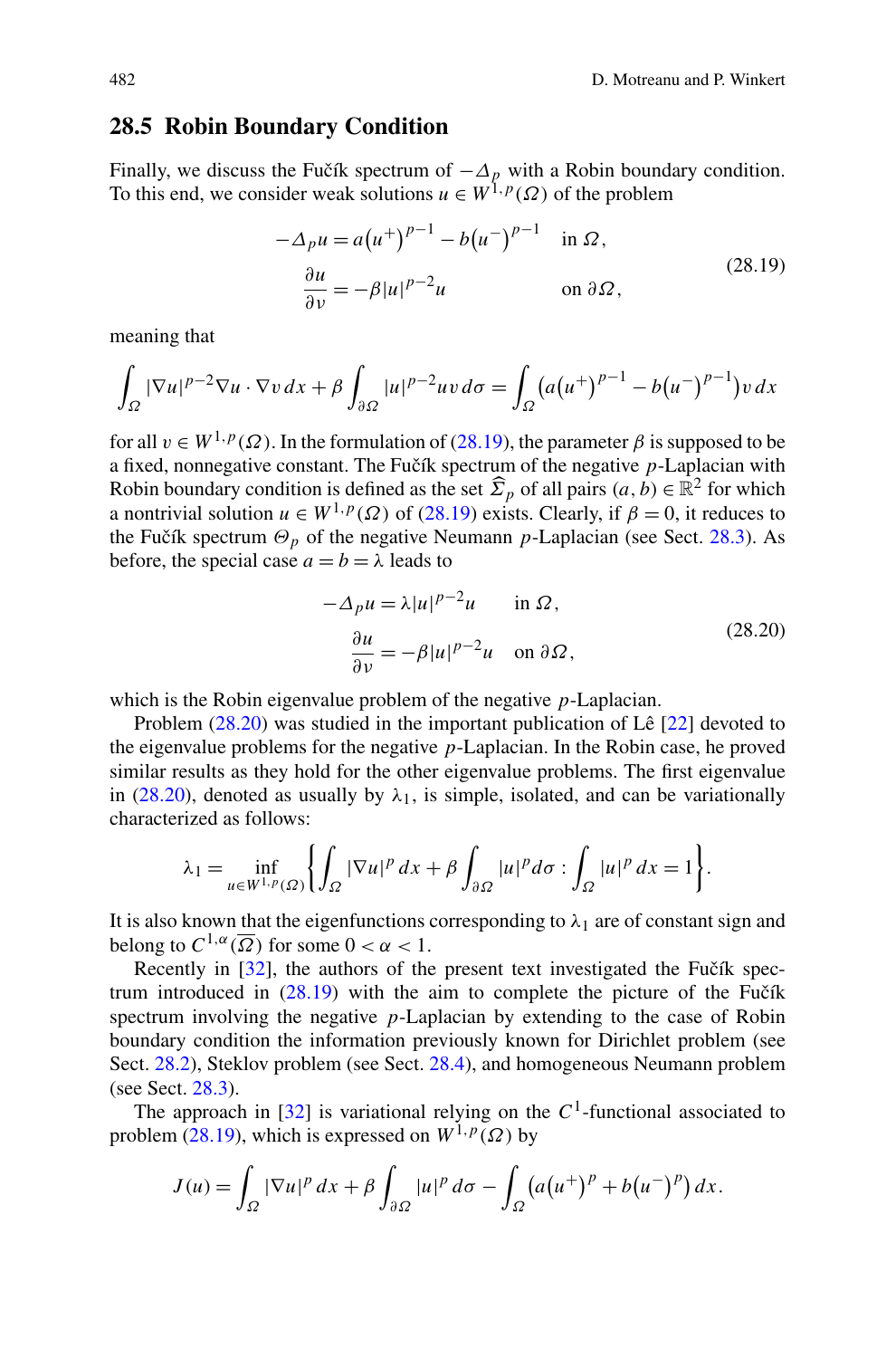It is clear that the critical points of *J* are exactly the (weak) solutions of problem  $(28.19)$  $(28.19)$  $(28.19)$ . In comparison with the corresponding functionals related to the Fučík spectrum for the Dirichlet and Steklov problems, the functional *J* exhibits an essential difference because its expression does not incorporate the norm of the space  $W^{1,p}(\Omega)$ , and it is also different from the functional used to treat the Neumann problem because it has the additional boundary term involving *β*.

The results in [\[32](#page-14-17)] can be summarized as follows. Applying various ideas and techniques on the pattern of [\[4](#page-13-16), [13,](#page-13-9) [27\]](#page-14-13), it is shown that  $\widehat{\Sigma}_p$  contains a first nontrivial curve, denoted again by  $\mathscr{C}$ , and expressed as

$$
\mathscr{C} = \{ (s + c(s), c(s)), (c(s), s + c(s)) : s \ge 0 \},\
$$

where  $c(s)$  is given by

$$
c(s) = \inf_{\gamma \in \Gamma} \max_{u \in \gamma[-1, +1]} \tilde{J}_s(u),
$$
  
\n
$$
\Gamma = \{ \gamma \in C \big( [-1, 1], S \big) : \gamma(-1) = -\varphi_1 \text{ and } \gamma(1) = \varphi_1 \},
$$

(see [\[32](#page-14-17), Theorem 3.3]), with  $\varphi_1$  standing for the eigenfunction of ([28.20](#page-11-2)) associated to  $\lambda_1$  which is normalized as  $\|\varphi_1\|_{L^p(\Omega)} = 1$  and satisfies  $\varphi_1 > 0$  on  $\overline{\Omega}$ . In the above formula of  $c(s)$ ,  $\tilde{J}_s$  is equal to the restriction of the  $C^1$ -functional  $J_s : W^{1,p}(\Omega) \to$  $\mathbb R$  given by

$$
J_s(u) = \int_{\Omega} |\nabla u|^p dx + \beta \int_{\partial \Omega} |u|^p d\sigma - s \int_{\Omega} (u^+)^p dx
$$

to the  $C^1$ -submanifold

$$
S = \left\{ u \in W^{1,p}(\Omega) : \int_{\Omega} |u|^p \, dx = 1 \right\}
$$

of  $W^{1,p}(\Omega)$ . It is shown in [\[32](#page-14-17), Proposition 4.2] that the curve  $\mathscr C$  is Lipschitz continuous and decreasing. The asymptotic behavior of  $\mathscr C$  requires, as in the Neumann and Steklov cases, some more considerations. In case  $p \leq N$ , the following holds:

$$
\lim_{s \to +\infty} c(s) = \lambda_1
$$

(see [\[32](#page-14-17), Theorem 4.3]). If  $p > N$ , one can suppose that  $\beta > 0$  (the case  $\beta = 0$  is included in Sect. [28.3](#page-6-2), see [\(28.12\)](#page-7-0)). In this respect, the key idea is to work with an adequate equivalent norm on the space  $W^{1,p}(\Omega)$ . So, for  $\beta > 0$  one introduces the norm

$$
||u||_{\beta} = ||\nabla u||_{L^{p}(\Omega)} + \beta ||u||_{L^{p}(\partial \Omega)},
$$
\n(28.21)

which is an equivalent norm on  $W^{1,p}(\Omega)$  (see also Deng [\[17](#page-13-19), Theorem 2.1]). Then in [\[32](#page-14-17), Theorem 4.4] one obtains that the limit of  $c(s)$  as  $s \to +\infty$  is

$$
\overline{\lambda} = \inf_{u \in L} \max_{r \in \mathbb{R}} \frac{\int_{\Omega} |\nabla (r\varphi_1 + u)|^p \, dx + \beta \int_{\partial \Omega} |r\varphi_1 + u|^p \, d\sigma}{\int_{\Omega} |r\varphi_1 + u|^p \, dx},
$$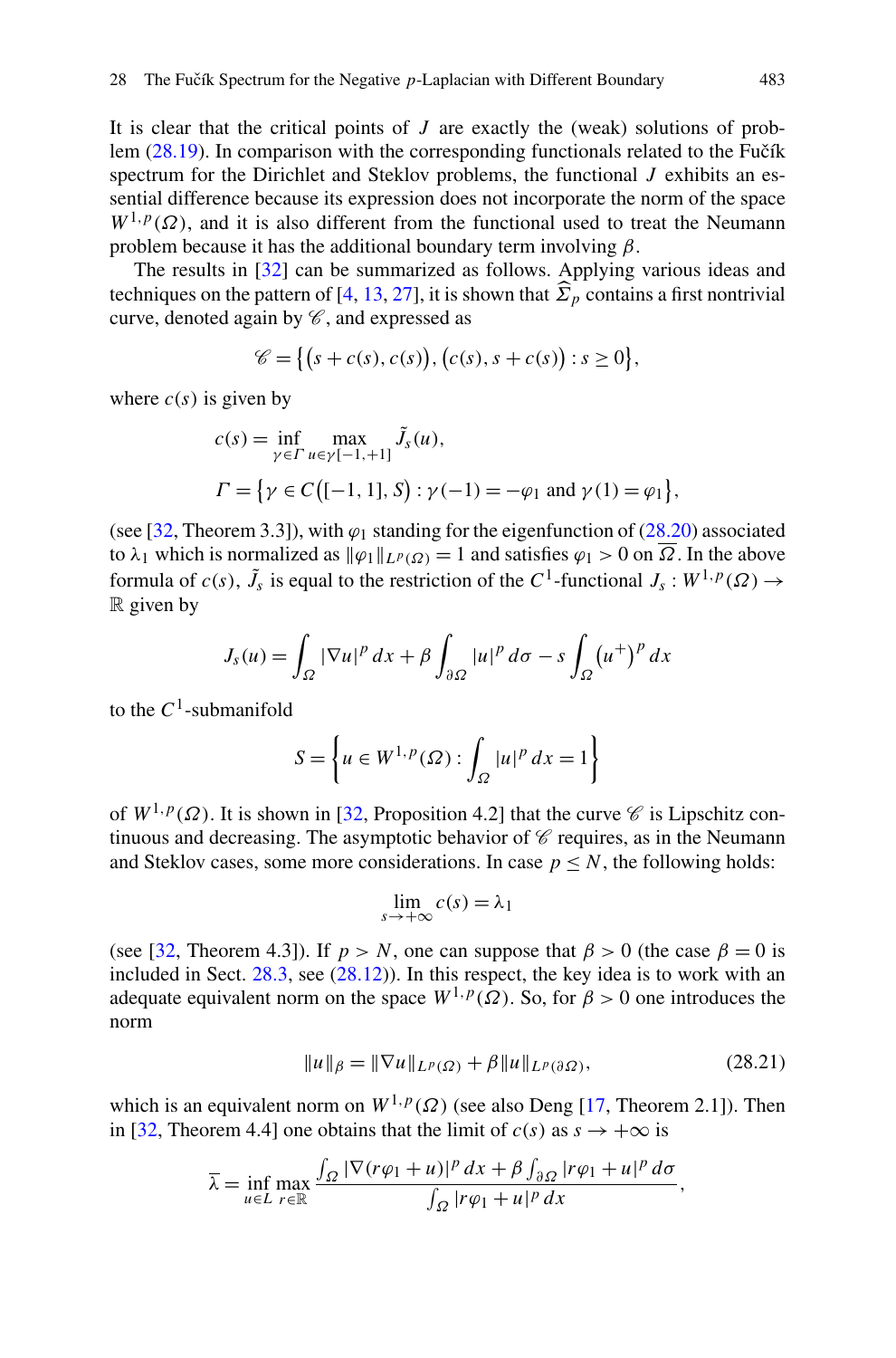where

$$
L = \{ u \in W^{1,p}(\Omega) : u \text{ vanishes somewhere in } \overline{\Omega}, u \neq 0 \}.
$$

<span id="page-13-17"></span><span id="page-13-8"></span><span id="page-13-2"></span>Moreover, there holds  $\overline{\lambda} > \lambda_1$ .

## <span id="page-13-16"></span><span id="page-13-3"></span>**References**

- <span id="page-13-7"></span>1. Anane, A.: Simplicité et isolation de la première valeur propre du *p*-laplacien avec poids. C. R. Acad. Sci. Paris Sér. I Math. **305**(16), 725–728 (1987)
- 2. Arias, M., Campos, J.: Radial Fučik spectrum of the Laplace operator. J. Math. Anal. Appl. **190**(3), 654–666 (1995)
- <span id="page-13-11"></span>3. Arias, M., Campos, J., Cuesta, M., Gossez, J.-P.: An asymmetric Neumann problem with weights. Ann. Inst. Henri Poincaré, Anal. Non Linéaire **25**(2), 267–280 (2008)
- <span id="page-13-13"></span>4. Arias, M., Campos, J., Gossez, J.-P.: On the antimaximum principle and the Fučik spectrum for the Neumann *p*-Laplacian. Differ. Integral Equ. **13**(1–3), 217–226 (2000)
- <span id="page-13-14"></span>5. Các, N.P.: On nontrivial solutions of a Dirichlet problem whose jumping nonlinearity crosses a multiple eigenvalue. J. Differ. Equ. **80**(2), 379–404 (1989)
- <span id="page-13-12"></span>6. Carl, S., Le, V.K., Motreanu, D.: Nonsmooth Variational Problems and Their Inequalities. Comparison Principles and Applications. Springer Monographs in Mathematics. Springer, New York (2007)
- <span id="page-13-15"></span>7. Carl, S., Motreanu, D.: Constant-sign and sign-changing solutions for nonlinear eigenvalue problems. Nonlinear Anal. **68**(9), 2668–2676 (2008)
- <span id="page-13-10"></span>8. Carl, S., Motreanu, D.: Multiple and sign-changing solutions for the multivalued *p*-Laplacian equation. Math. Nachr. **283**(7), 965–981 (2010)
- 9. Carl, S., Motreanu, D.: Multiple solutions of nonlinear elliptic hemivariational problems. Pac. J. Appl. Math. **1**(4), 381–402 (2008)
- <span id="page-13-9"></span><span id="page-13-4"></span>10. Carl, S., Motreanu, D.: Sign-changing and extremal constant-sign solutions of nonlinear elliptic problems with supercritical nonlinearities. Commun. Appl. Nonlinear Anal. **14**(4), 85–100 (2007)
- <span id="page-13-5"></span><span id="page-13-1"></span>11. Carl, S., Motreanu, D.: Sign-changing solutions for nonlinear elliptic problems depending on parameters. Int. J. Differ. Equ. **2010**, 536236 (2010), pp. 33
- <span id="page-13-19"></span>12. Carl, S., Perera, K.: Sign-changing and multiple solutions for the *p*-Laplacian. Abstr. Appl. Anal. **7**(12), 613–625 (2002)
- <span id="page-13-6"></span>13. Cuesta, M., de Figueiredo, D.G., Gossez, J.-P.: The beginning of the Fučik spectrum for the *p*-Laplacian. J. Differ. Equ. **159**(1), 212–238 (1999)
- <span id="page-13-18"></span>14. Dancer, E.N.: Generic domain dependence for nonsmooth equations and the open set problem for jumping nonlinearities. Topol. Methods Nonlinear Anal. **1**(1), 139–150 (1993)
- <span id="page-13-0"></span>15. Dancer, E.N.: On the Dirichlet problem for weakly non-linear elliptic partial differential equations. Proc. R. Soc. Edinb. A **76**(4), 283–300 (1976/77)
- 16. de Figueiredo, D.G., Gossez, J.-P.: On the first curve of the Fučik spectrum of an elliptic operator. Differ. Integral Equ. **7**(5–6), 1285–1302 (1994)
- 17. Deng, S.-G.: Positive solutions for Robin problem involving the  $p(x)$ -Laplacian. J. Math. Anal. Appl. **360**(2), 548–560 (2009)
- 18. Drábek, P.: Solvability and Bifurcations of Nonlinear Equations. Longman Scientific & Technical, Harlow (1992)
- 19. Fernández Bonder, J., Rossi, J.D.: Existence results for the *p*-Laplacian with nonlinear boundary conditions. J. Math. Anal. Appl. **263**(1), 195–223 (2001)
- 20. Fučík, S.: Boundary value problems with jumping nonlinearities. Čas. Pěst. Mat. 101(1), 69– 87 (1976)